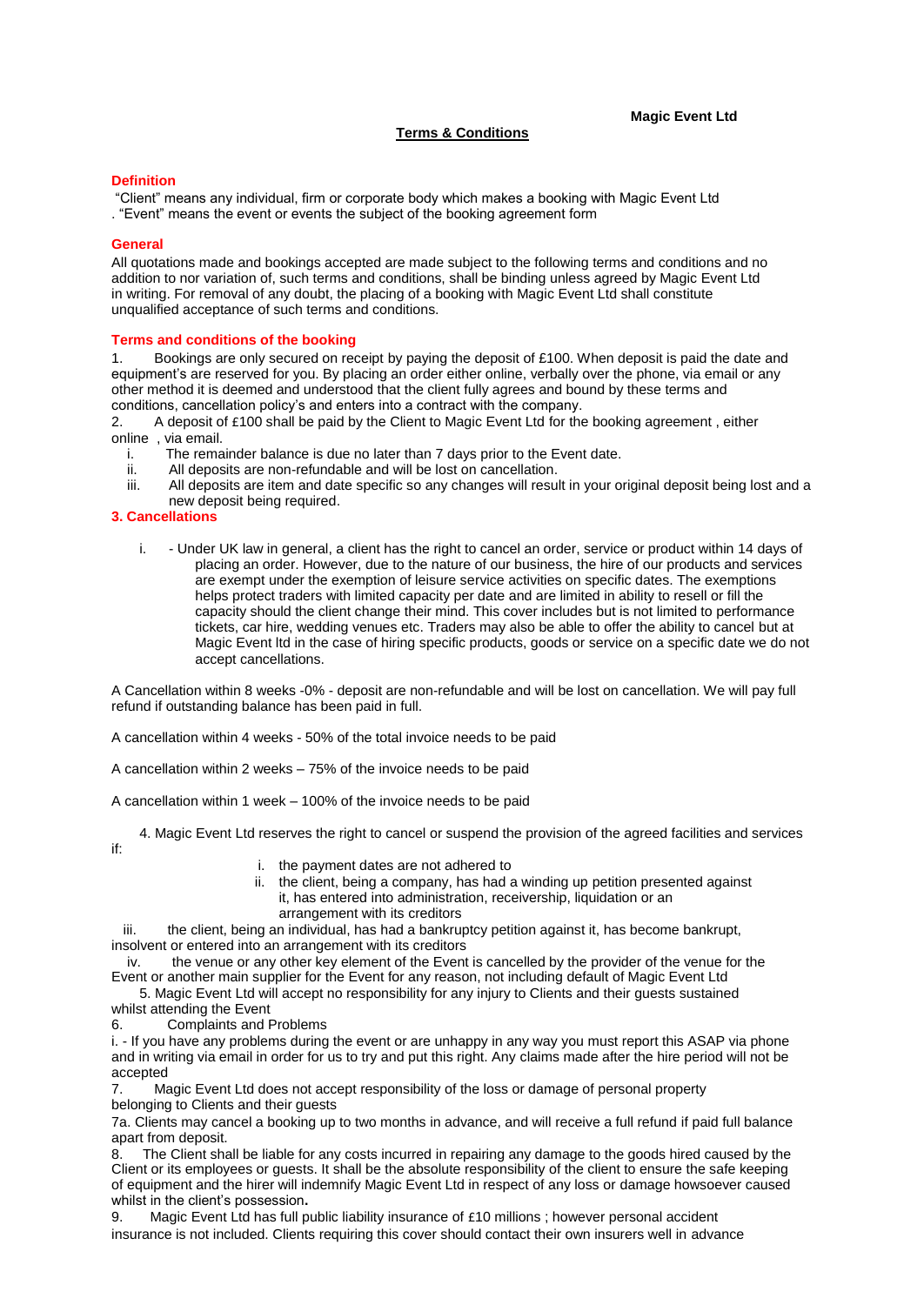11. The Client shall keep in strict confidence all commercial know-how, which is disclosed to the Client by Magic Event Ltd or its agents or subcontractors and any other confidential information concerning Magic Event Ltd business, which the Client may obtain.

12. All materials, drawings, specifications, data or otherwise supplied by Magic Event Ltd to the Client shall at all times be and remain the exclusive property of Magic Event Ltd and shall be held by the Client in safe custody and in good condition and shall be returned to Magic Event Ltd on its request.

13. Whilst every effort will be made to ensure the provision of the facilities detailed, Magic Event Ltd cannot be held responsible for shortcomings or conditions, which may affect the Event and are outside their control. E.g. weather, acts of terrorism, fire, etc.

14. Magic Event Ltd and its subcontractors cannot be responsible for any non-fulfilment of this contract by either party, but please be assured that this engagement has been taken in good faith and every reasonable safeguard will be applied.

15. No provision of these terms and conditions or of the booking agreement are enforceable by virtue of the Contracts (Rights of Third Parties Act) 1999 by any party other than Magic Event Ltd or the Client.<br>16. DANCE FLOORS 16. **DANCE FLOORS**

Magic Event Ltd accepts no responsibility for any damaged caused to the flooring its dance floors are laid on. We offer an underlay service which will minimize any marks or damage and/or the client may put protective underlay down if they wish to protect his/her floor which is available on request. **No drinks** are to be allowed on to the dance floor for health and safety reasons. To insure the led dance floor works in 100% , Never Spill Your Drink on the Dancefloor ! **No drinks** are to be allowed on to the dance floor this can cause problems when drink are spill over onto floor the led dance floor can stop working.

The client will be held responsible for the conduct of his/her guests and be held responsible for any injured person/s due to drinks being spilt or glasses being smashed during the hire period. If the flooring is not suitable for our team to install the dance floor on, we reserve the right to refuse to lay the dance floor and no refund will be offered. Please ensure the dance floor area is clear in advance of our installation team's arrival. Failure to do so could result in our team not having their full allocated time to install and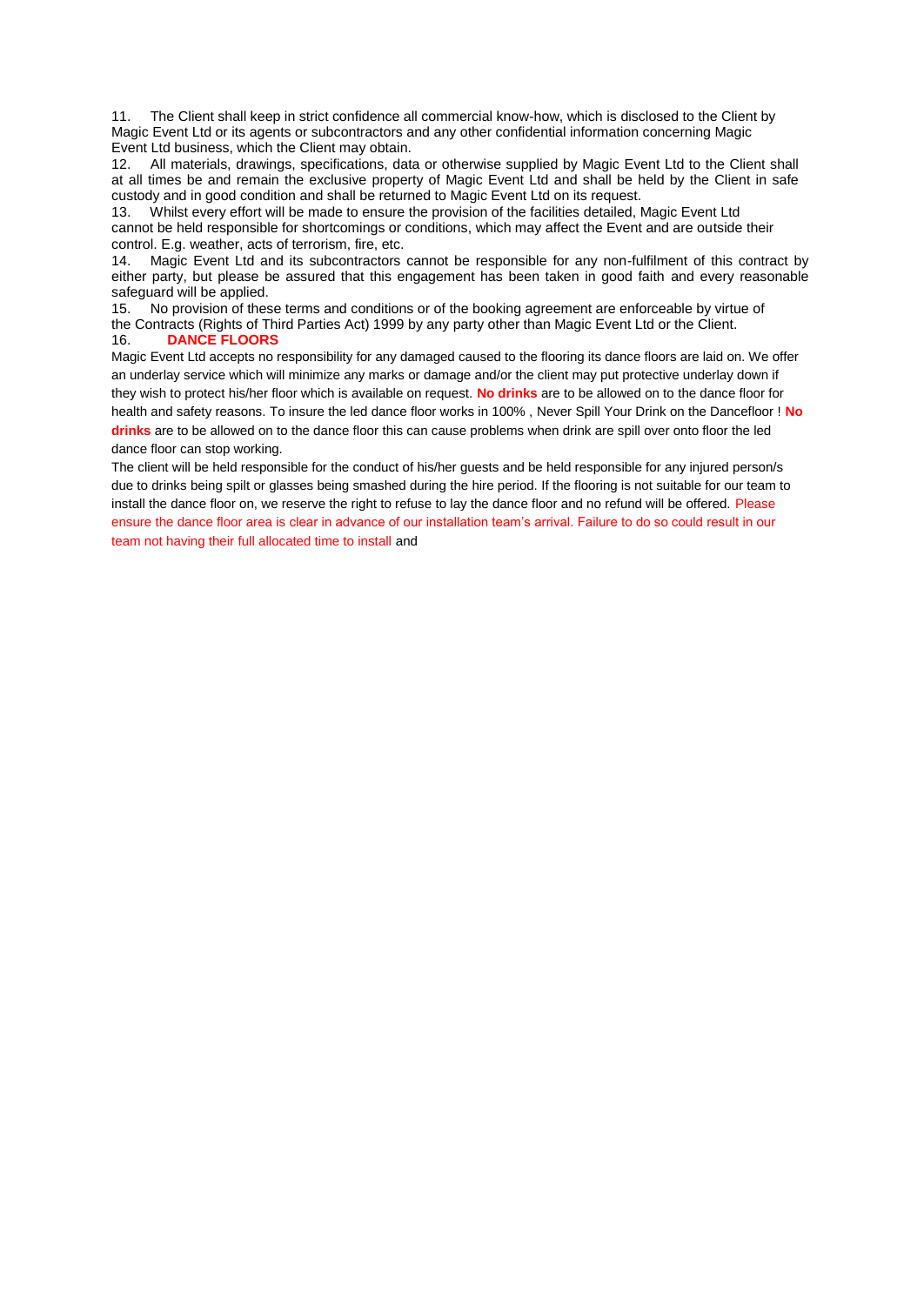may result in not installing part or the entire dance floor. Please ensure the ground is **flat**. In order to install our dance floors safety, we will refuse to lay on uneven ground which may cause the floor to come apart or not lock tightly together.

16a. Magic Event Ltd needs 2h for lay down the floor and clean the floor. Magic Event Ltd needs 1h to take down when collection will be made.

16b. Magic Event Ltd needs access with no stairs to be able bring led dance floor

16c. Any liquid spillages must be mopped up immediately, as they will cause serious damage if absorbed into the floors ( can also stop working ) . Client is responsible for ensuring your DJ on the evening makes regular announcements to prevent such damage.

16d. Clients are advised not to tamper with the dance floor at any time. If for any reason the dance floor stops performing then the client must contact our office for support. If we find the dance floor has been tampered with then we have the right to remove and the client will be liable for any damaged caused.

16e. The Client must be aware that it is there responsibility prior to booking the Dance Floors to ensure the size booked will fit your venue. Once at the venue the Company Magic Event Ltd will only lay a floor size big enough to cater the space provided by the venue. If this area is smaller than the floor size you are contracted to then no refund or monies back will be due to the client.

16f. As the floor is electrically controlled there may be times when the circuit is cut this will hinder the lighting control and may cause the Dance floor to stop working. If this incident occurs you must contact our office, you will not be entitled to any monies back however we will endeavor to seek out the problem and restore the floor back to working order within one hour.

16g. Furniture-Tables, Chairs or any form of furniture is totally forbidden on the dance floors. If your dance floor shorts and LED lighting goes off during your event and we have any evidence of furniture being sited on the dance floor you will be liable for damages.

16h. Our engineer will always take photograph evidence of every dance floor once set up in working order. If your dance floor shorts during the event following evidence of fully working order once set up in place you will not be entitled to any form of refund or payment. On investigating the issue for Dance floor shortage if it is evidence any of the above incidents have occurred we the company have the right to charge you a fee to repair any damage.

16j. It is the responsibility of the Client to inform us if there is any load in restrictions at the venue **high steps, steep hills, no lift access**. Failure to do so may result in the dance floor not being able to access the venue if this occurs full fee will still remain applicable.

Clients will be liable to pay for damages to the dance floor if they do not adhere to the above terms and conditions.

# 17. **POWER REQUIREMENTS / ACCESS**

When booking electrical equipment, please ensure that live power points as are situated near to the performance position (unless you are otherwise advised by Magic Event Ltd). Please ensure that a sufficient performance area is provided. Please advise in advance if access is awkward i.e. stairs, long carrying distances, inaccessible drives etc, or if we are positioned on a sprung floor. Performances in marquees should be positioned off the dance floor unless otherwise agreed. Failure to provide this information may result in the refusal of your booking. Failure to provide sufficient power will result in our products not being tested and therefore take no responsibly once our team leave site for equipment that is not working as it is designed to.

18. **FOOD & BEVERAGE REQUIREMENTS**

. For delivery set up and collections, our staff will not require food or beverages.

### 19. **LATE PAYMENT INTEREST**

Payment conditions must be strictly adhered to. Once an invoice becomes overdue, we will exercise our statutory right to claim interest and compensation charges under the Late Payment of Commercial Debts [Interest] Act 1998, as amended and supplemented by the Late Payment of Commercial Debts Regulations 2002.

### 20. **OVERTIME FEES**

Overtime fees will be charged if the event times are extended from those stated on the booking form. Overtime will be charged per hour, or part thereof, and are payable upon receipt of our invoice at a fee of £35 + VAT per hour.

### 21. **DISPUTE**

Any dispute shall be referred to the Standard Contract of the Variety and Allied Entertainment's Council of Great Britain. The agreement shall be governed by English law and all parties agree to submit to the jurisdiction of the English courts.

### 22. **LIKE FOR LIKE REPLACEMENT**

During busy periods we may replace your product with a 'like for like' alternative. This is a very rare situation and we would often look to upgrade your product with a similar alternative.

23. **Dance Floor Storage** : In the case were the dance floor is required to stay in storage or at a venue over night or longer then it is the responsibility of the client to ensure the dance floor is in a safe secure